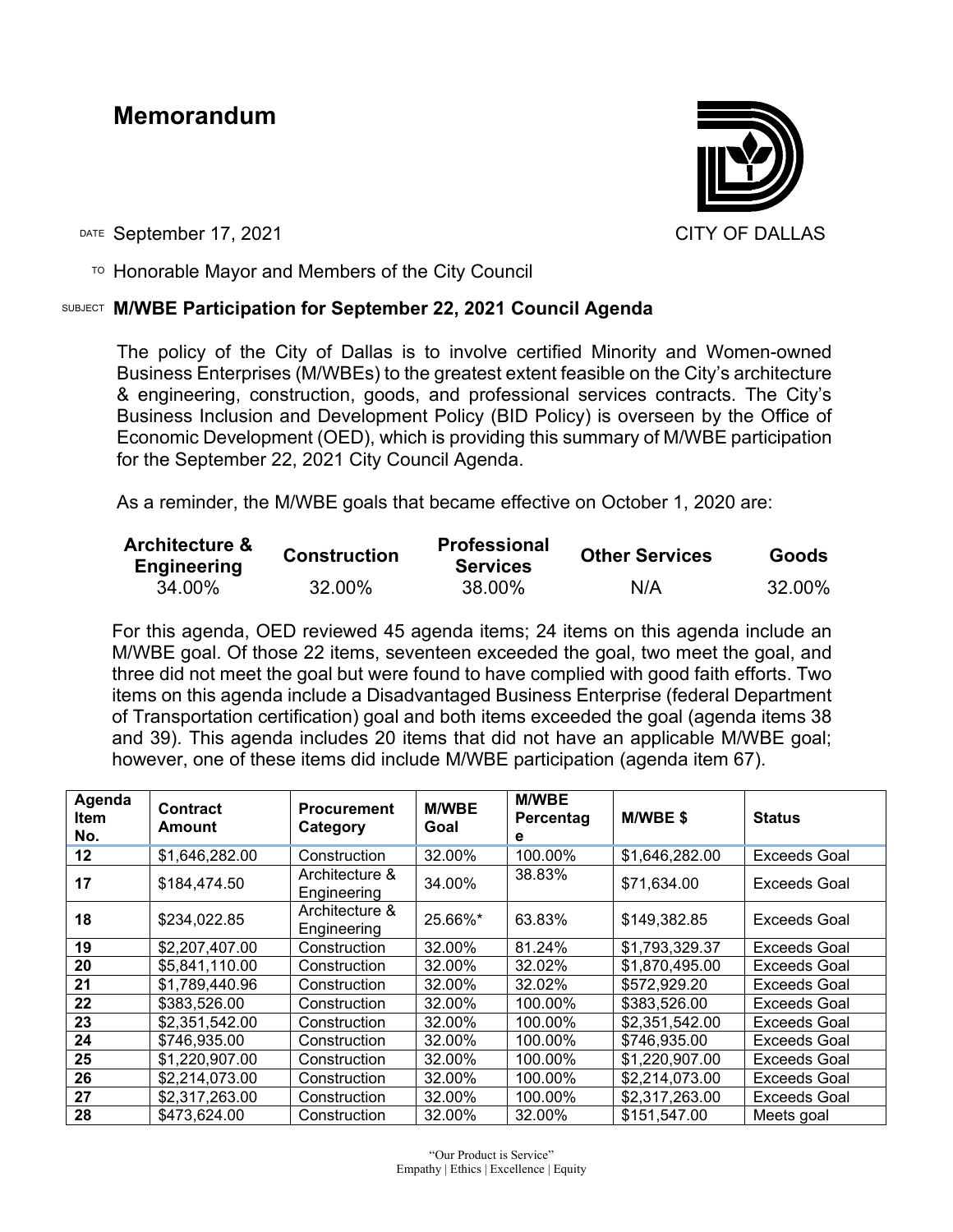# DATE September 17, 2021

## SUBJECT **M/WBE Participation for September 22, 2021 Council Agenda**

| Agenda<br>Item<br>No. | <b>Contract</b><br><b>Amount</b> | <b>Procurement</b><br>Category | <b>M/WBE</b><br>Goal | <b>M/WBE</b><br>Percentage | M/WBE\$      | <b>Status</b>                                                              |
|-----------------------|----------------------------------|--------------------------------|----------------------|----------------------------|--------------|----------------------------------------------------------------------------|
| 29                    | \$80,292.50                      | Construction                   | 25.00%*              | 5.48%                      | \$4,400.00   | Does not meet<br>goal but<br>complies with<br>Good Faith<br><b>Efforts</b> |
| 30                    | \$117,000.00                     | Emergency<br>Ratification      | N/A                  | N/A                        | N/A          | M/WBE N/A<br>Emergency<br>Ratification                                     |
| 38                    | \$433,735.00                     | Architecture &<br>Engineering  | 17.00%**             | 77.00%                     | \$333,975.95 | <b>Exceeds DBE</b><br>Goal                                                 |
| 39                    | \$740,204.44                     | Architecture &<br>Engineering  | 17.00%**             | 56.00%                     | \$414,514.49 | <b>Exceeds DBE</b><br>Goal                                                 |
| 41                    | \$603,652.00                     | Other<br>Services              | N/A                  | N/A                        | N/A          | M/WBE N/A<br><b>Other Services</b>                                         |
| 42                    | \$2,523,826.92                   | Other<br>Services              | N/A                  | N/A                        | N/A          | M/WBE N/A<br><b>Other Services</b>                                         |
| 51                    | \$167,778.00                     | Other<br>Services              | N/A                  | N/A                        | N/A          | M/WBE N/A<br><b>Other Services</b>                                         |
| 52                    | \$2,523,826.92                   | Other<br>Services              | N/A                  | N/A                        | N/A          | M/WBE N/A<br><b>Other Services</b>                                         |
| 53                    | \$998,460.00                     | Other<br>Services              | N/A                  | N/A                        | N/A          | M/WBE N/A<br><b>Other Services</b>                                         |
| 54                    | \$388,454.98                     | Goods                          | 32.00%               | 0.00%                      | \$0.00       | Does not meet<br>goal but<br>complies with<br>Good Faith<br>Efforts        |
| 55                    | \$242,662.50                     | Goods                          | N/A                  | N/A                        | N/A          | M/WBE N/A<br>COOP                                                          |
| 57                    | \$492,800.00                     | Goods                          | 32.00%               | 0.00%                      | \$0.00       | Does not meet<br>goal but<br>complies with<br>Good Faith<br><b>Efforts</b> |
| 58                    | \$1,317,441.00                   | Other<br>Services              | N/A                  | N/A                        | N/A          | M/WBE N/A<br><b>Other Services</b>                                         |
| 59                    | \$120,662.34                     | Other<br>Services              | N/A                  | N/A                        | N/A          | M/WBE N/A<br><b>Other Services</b>                                         |
| 60                    | \$1,432,800.00                   | Other<br>Services              | N/A                  | N/A                        | N/A          | M/WBE N/A<br><b>Other Services</b>                                         |
| 61                    | \$250,000.00                     | Other<br>Services              | N/A                  | N/A                        | N/A          | M/WBE N/A<br><b>Other Services</b>                                         |
| 62                    | \$1,000,000.00                   | Other<br>Services              | N/A                  | N/A                        | N/A          | M/WBE N/A<br><b>Other Services</b>                                         |
| 63                    | \$117,360.00                     | Other<br>Services              | N/A                  | N/A                        | N/A          | M/WBE N/A<br><b>Other Services</b>                                         |
| 64                    | \$410,531.36                     | Other<br>Services              | N/A                  | N/A                        | N/A          | M/WBE N/A<br><b>Other Services</b>                                         |

"Our Product is Service" Empathy | Ethics | Excellence | Equity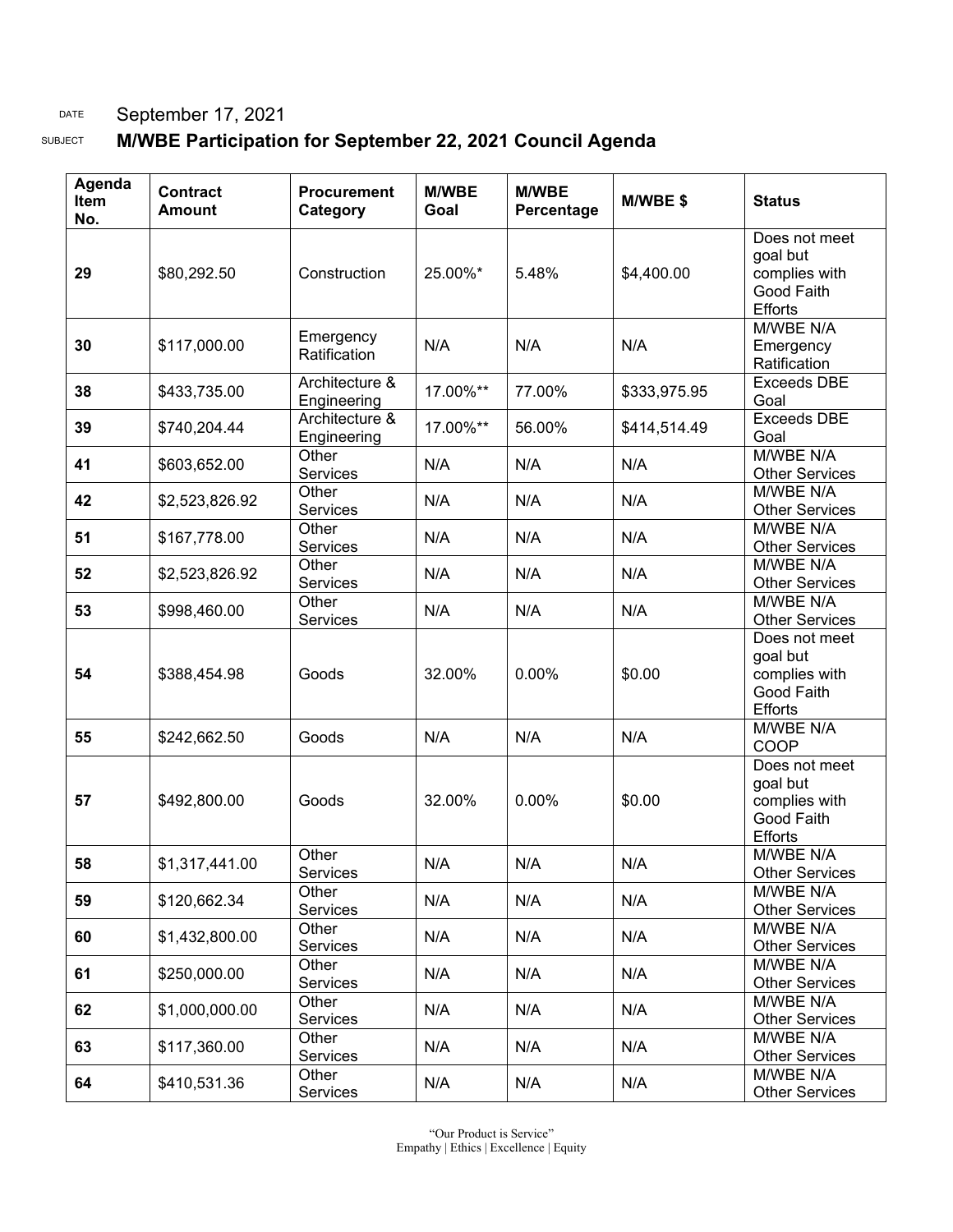### DATE September 17, 2021

SUBJECT **M/WBE Participation for September 22, 2021 Council Agenda** 

| Agenda<br><b>Item</b><br>No. | <b>Contract</b><br>Amount | <b>Procurement</b><br>Category | <b>M/WBE</b><br>Goal | <b>M/WBE</b><br>Percentage | <b>M/WBE\$</b> | <b>Status</b>                                                         |
|------------------------------|---------------------------|--------------------------------|----------------------|----------------------------|----------------|-----------------------------------------------------------------------|
| 65                           | \$850,837.00              | Other<br><b>Services</b>       | N/A                  | N/A                        | N/A            | M/WBE N/A<br><b>Other Services</b>                                    |
| 66                           | \$1,076,096.89            | Other<br><b>Services</b>       | N/A                  | N/A                        | N/A            | M/WBE N/A<br><b>Other Services</b>                                    |
| 67                           | \$8,897,501.53            | Other<br><b>Services</b>       | N/A                  | 7.97%                      | \$709,523.00   | M/WBE N/A<br><b>Other Services</b><br>Includes M/WBE<br>participation |
| 68                           | \$1,553,984.00            | Other<br><b>Services</b>       | N/A                  | N/A                        | N/A            | M/WBE N/A<br><b>Other Services</b>                                    |
| 69                           | \$142,333.25              | Goods                          | N/A                  | N/A                        | N/A            | M/WBE N/A<br>COOP                                                     |
| 70                           | \$121,471.39              | Goods                          | N/A                  | N/A                        | N/A            | M/WBE N/A<br>COOP                                                     |
| 71                           | \$1,244,482.00            | Other<br><b>Services</b>       | N/A                  | N/A                        | N/A            | M/WBE N/A<br><b>Other Services</b>                                    |
| 73                           | \$446,614.00              | Architecture &<br>Engineering  | 34.00%               | 47.72%                     | \$213,130.00   | <b>Exceeds Goal</b>                                                   |
| 74                           | \$236,448.00              | Architecture &<br>Engineering  | 34.00%               | 37.84%                     | \$89,492.50    | Exceeds Goal                                                          |
| 84                           | \$5,975,833.00            | Construction                   | 32.00%               | 32.03%                     | \$1,913,767.00 | <b>Exceeds Goal</b>                                                   |
| 85                           | \$1,058,000.00            | Architecture &<br>Engineering  | 25.66%*              | 55.78%                     | \$590,131.00   | <b>Exceeds Goal</b>                                                   |
| 86                           | \$1,894,827.00            | Architecture &<br>Engineering  | 25.66%*              | 26.57%                     | \$503,540.00   | <b>Exceeds Goal</b>                                                   |
| Late<br>21-1796              | \$7,135,602.00            | Construction                   | 32.00%               | 32.00%                     | \$2,283,392.64 | Meets goal                                                            |

**\*This item reflects the previous BID Policy goal.**

**\*\*This item reflects the federal Disadvantage Business Entity (DBE) determined goal**

#### **Local Businesses**

The table below provides the count of businesses by location for prime contractors and M/WBE subcontractors. There are a total of 52 prime contractors considered in this agenda. Four agenda items have more than one prime contractor. The local status for each prime contractor and the percentage of local workforce is also included in the agenda information sheet.

| Vendor           | Local |              |          | Non-Local | Total |
|------------------|-------|--------------|----------|-----------|-------|
| <b>Prime</b>     | 30    | 57.69%       | າາ<br>∠∠ | 42.31%    | 52    |
| <b>M/WBE Sub</b> |       | $27\%$<br>67 | 18       | 73%<br>າາ | 55    |